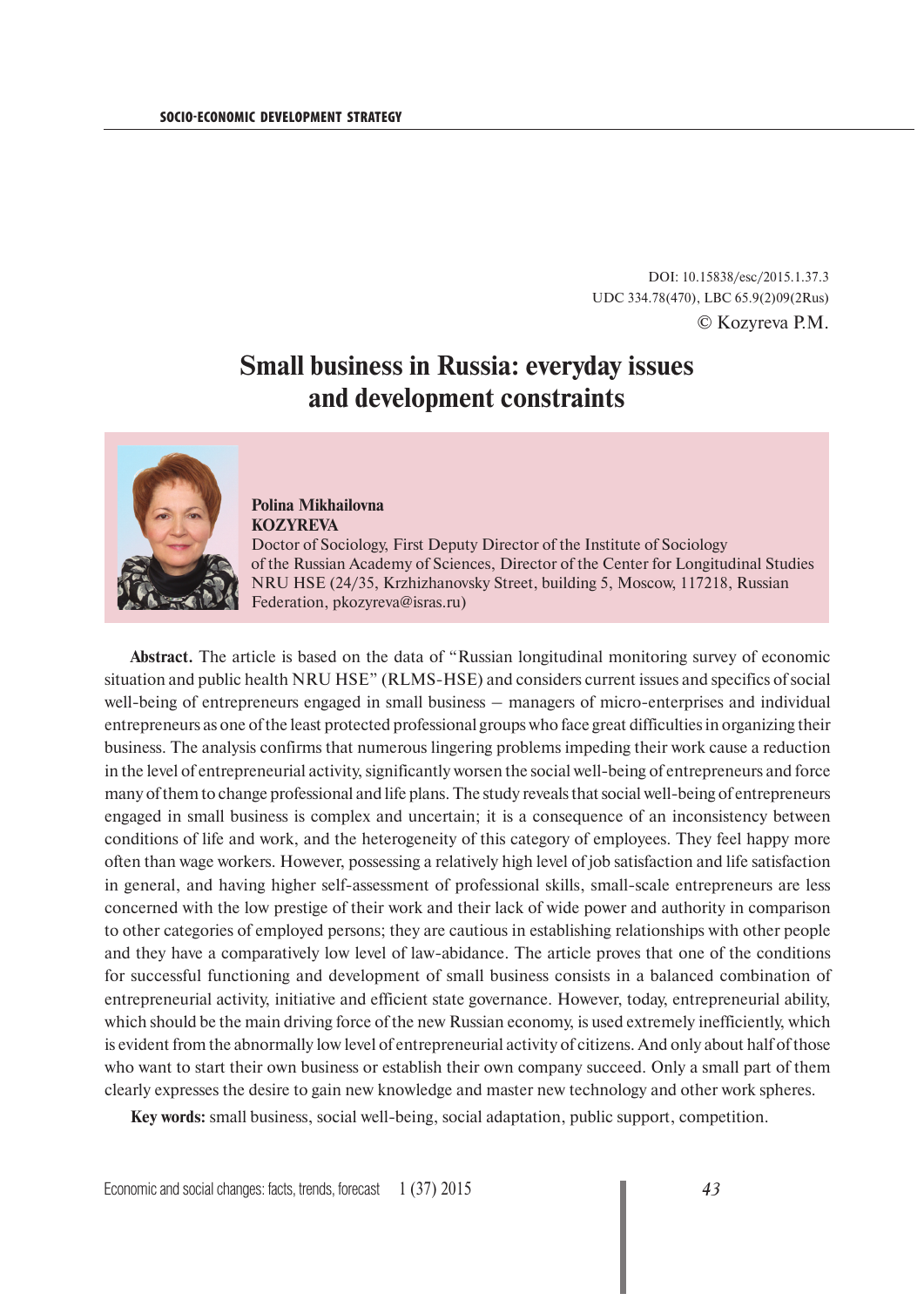Continuous and profound changes in the socio-economic situation in Russia are accompanied by significant changes in the social position of various professional groups. Socio-economic processes affect in their own specific way the position and conditions of life and work of entrepreneurs engaged in small business; this gives rise to numerous social, socio-psychological and purely psychological problems, which, if ignored, complicate further transformations. The current situation of this category of entrepreneurs, like any other social group, largely depends on the extent to which "a society objectively needs those social functions that the group performs; it also depends on subjective assessments of representatives of other social groups and power structures concerning the benefits that the activities of this group produce"1 . Social feeling is an indicator that shows how successful the process of adapting to the changes is for an individual; it also shows the extent to which he/she is satisfied with his/her own position and the current level of well-being.

Social feeling is also an extremely important indicator of the degree of adaptation, "a basic element that shows certain achievements" in a particular situation<sup>2</sup>. It characterizes the general internal

state of an individual and a social group, which is formed in everyday life and includes their attitude toward the environment, the assessment of living conditions and life prospects, their position in society, and the degree of life satisfaction. Differences in social feeling are associated to a great extent with positive or negative assessments of one's life as a whole and its various sides.

This article focuses on the analysis of the main issues of activity, the specifics of the situation and social feeling of entrepreneurs who represent the simplest forms of business organization – managers of micro-enterprises (with the average number of employees over the previous year being up to 15 persons) and individual entrepreneurs, which according to the Federal Law "On the development of small and medium entrepreneurship in the Russian Federation" of July 24, 2007 No. 209-FZ belong to small and medium-sized businesses. The study reveals certain trends and factors in the adaptation entrepreneurs engaged in small business to the changing socio-economic situation, especially their behavior in the labor market. The analysis is based on data of the "Russian longitudinal monitoring survey of economic situation and public health NRU HSE" (RLMS-HSE) for 20123 .

<sup>1</sup> Mansurov V.A. Vmesto vvedeniya. Issledovanie professional'nykh grupp rossiiskoi intelligentsii: situatsiya, metodologiya i metodika [In Lieu of an Introduction. Research into Professional Groups of the Russian Intelligentsia: the Situation, Methodology and Technique]. *Professional'nye gruppy intelligentsii* [Professional Groups of Intelligentsia]. Executive editor V.A. Mansurov. Moscow: Izd-vo Instituta sotsiologii RAN, 2003. P. 8.

<sup>2</sup> Dudchenko O.N., Mytil' A.V. Dve modeli adaptatsii k sotsial'nym izmeneniyam [Two Models of Adaptation to Social Change]. *Rossiya: transformiruyushcheesya obshchestvo*  [Russia: the Society under Transformation]. Ed. by V.A. Yadov. Moscow: Izd-vo "KANON-press-Ts", 2001. P. 610.

<sup>3</sup> *"Rossiiskii monitoring ekonomicheskogo polozheniya i zdorov'ya naseleniya NIU VShE (RLMS-HSE)" provoditsya NIU VShE i ZAO "Demoskop" pri uchastii Tsentra narodonaseleniya Universiteta Severnoi Karoliny v Chapel Khille i Instituta sotsiologii Rossiiskoi akademii nauk* ["Russian Longitudinal Monitoring Survey of Economic Situation and Public Health NRU HSE" (RLMS-HSE) is carried out by NRU HSE and Demoscop CJSC with the Participation of the Carolina Population Center at the University of North Carolina at Chapel Hill and the Institute of Sociology of the Russian Academy of Sciences]. Available at: http://www.hse.ru/org/hse/rlms, http://www.cpc.unc.edu/projects/rlms.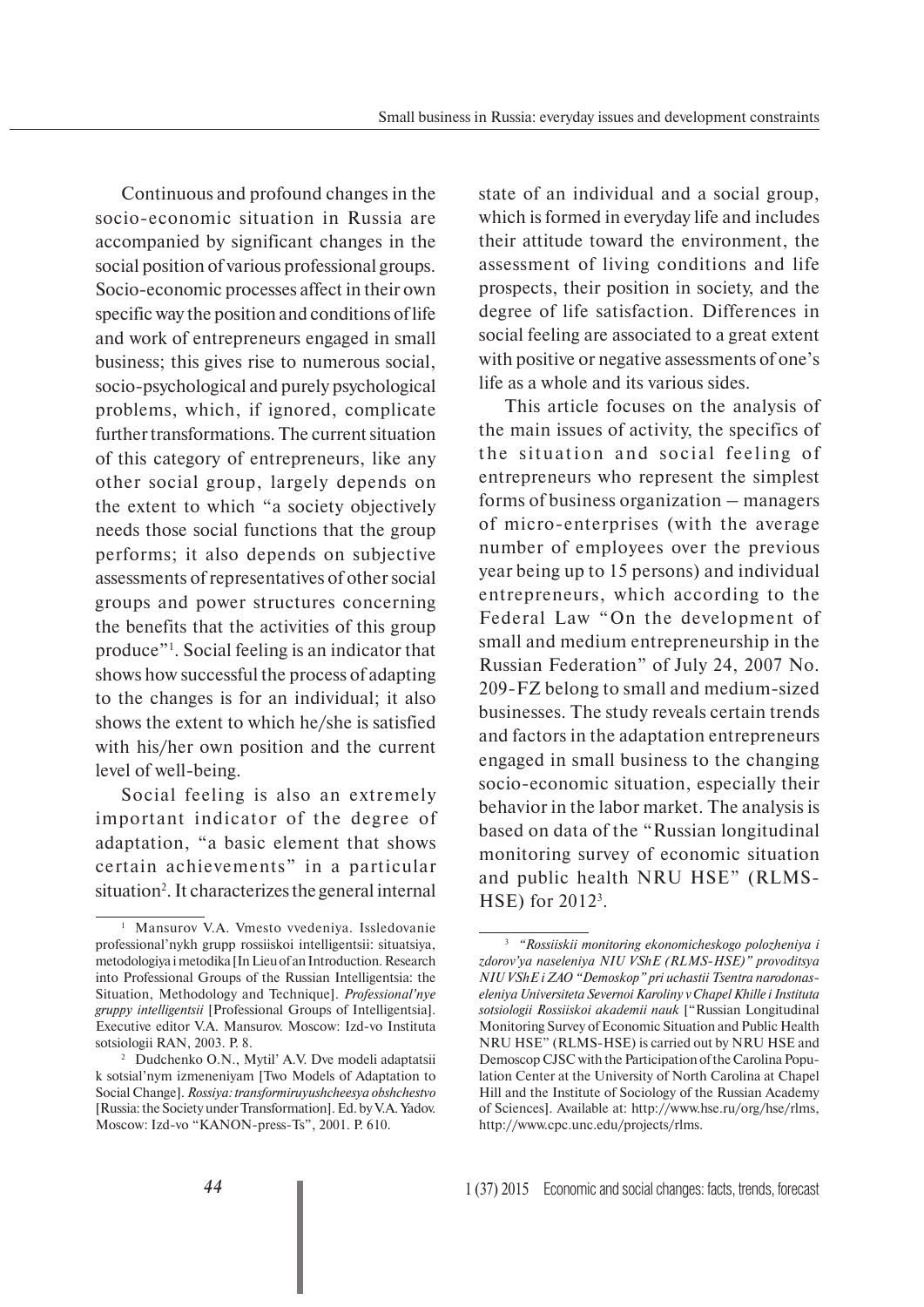Small entrepreneurship that includes individual, family and small business initiatives plays a very important role in the development of regional markets and national economy as a whole. In many respects this role is determined by benefits of small business such as the sufficiently high independence and autonomy of action, mobility, flexibility and efficiency, the ability to make and implement decisions quickly, high susceptibility to different kinds of innovation, focused specialization, and responsiveness to changing local conditions. It is subject to the simplified procedures of creation and liquidation of business, the decisionmaking procedure, the simplified system of taxation, accounting and reporting. Due to the lack of saturation of the services market in Russia, any entrepreneurial initiative can be in demand today; this promotes a relatively high yield of small business.

Of great importance is the fact that the main spheres of activity of small businesses include the crucial spheres of everyday life associated with human life sustenance. For instance, 52.8% of our respondents were employed in trade and consumer services;  $13.2\%$  – in transport;  $11.7\%$  – in the construction industry;  $4.2\%$  – in agriculture. This business segment forms the most extensive network of companies working for the mass consumer, satisfying the most diverse and urgent needs of the population. The majority of small entrepreneurs prefer to start their business in the sphere of trade and consumer services because it requires relatively less resources at the start, and the competition in these

spheres is not so tough, as in other types of business. These entrepreneurs do not differ by level of education from the rest of the employed: among them 32.2% have higher education; 25.5% graduated from technical school; 42.3% – from vocational school and secondary school. The vast majority of the respondents (97.3%) have set out their business on their own, and only some of the respondents said that they had received support from their relatives or friends in this respect.

Small business is closely linked with the development of self-employment, which is a very heterogeneous phenomenon. According to the general viewpoint, which is reflected in the recommendations by the International Labor Organization, selfemployment includes employers who use hired labor; individual entrepreneurs (self-account self-employed), working individually or with the help of unpaid labor of their family members; members of producers' cooperatives; unpaid workers in family enterprises (individual entrepreneurs' relatives, who help them)4. The Rosstat methodological provisions, in addition to these categories, states that selfemployed persons are also those engaged in the household production of goods and services for sale5. But there are other points of view as well. According to one of them, self-employment includes formal employment (small enterprises, microenterprises, individual entrepreneurs,

<sup>4</sup> *Obzor zanyatosti v Rossii* [Overview of Employment in Russia]. Issue 1 (1991–2000). Moscow: TEIS, 2002. P. 70.

<sup>5</sup>  *Metodologicheskie polozheniya po statistike*  [Methodological Provisions of Statistics]. Issue 1. Moscow: Goskomstat Rossii, 1996.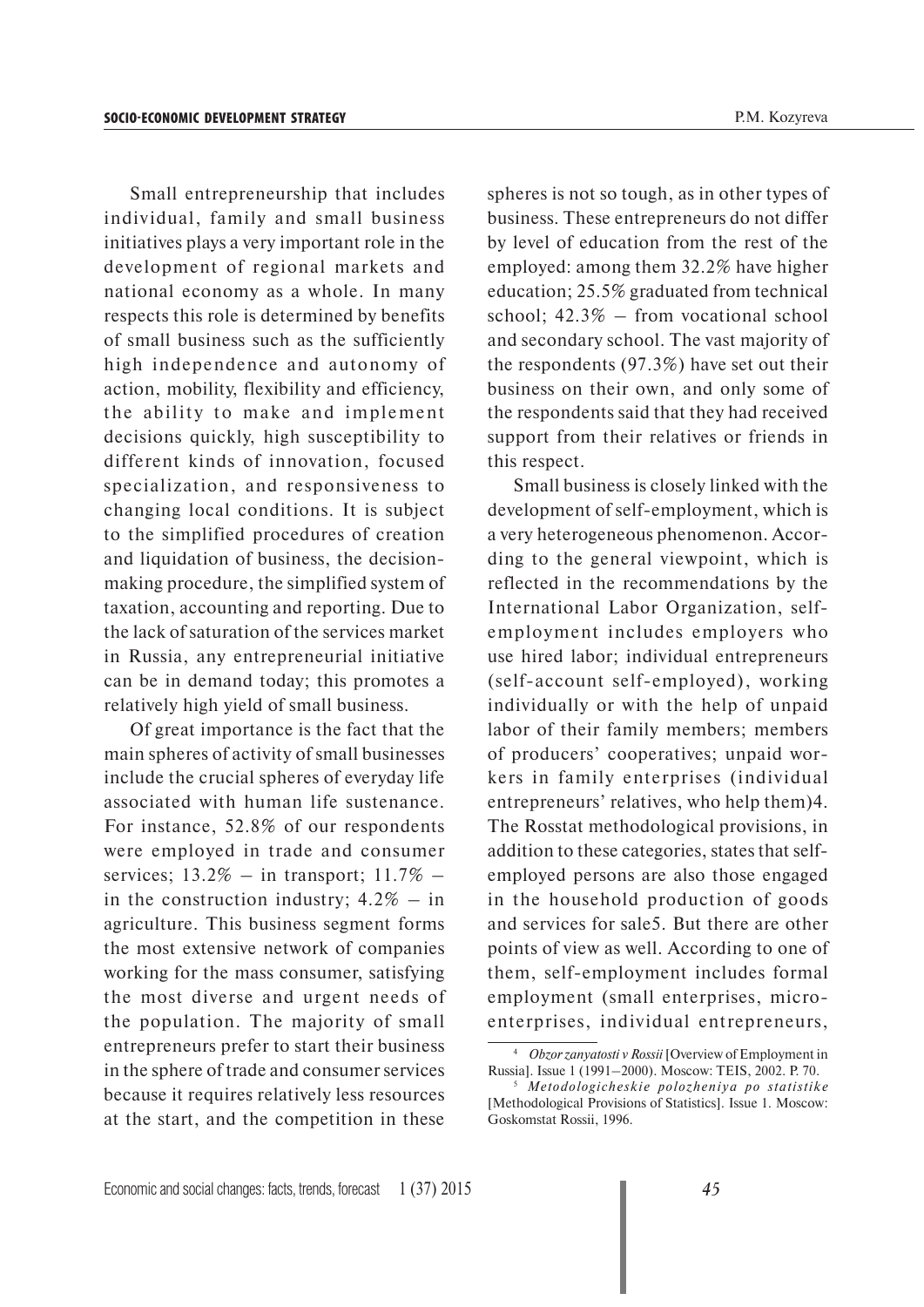peasant/farm enterprises) and informal employment (rural and urban personal subsidiary plots, gathering, and others $)^6$ .

The category of self-employed persons comprises not only capable and active entrepreneurs, who chose this occupation voluntarily<sup>7</sup>. It happens very often that this occupation is the only option, a way to survive in the difficult economic situation, and it is not focused on high incomes. Selfemployment is currently considered as one of the ways to reduce unemployment and address acute socio-economic issues. Russia has been implementing self-employment programs for several years, and they are developed individually for each region. In this regard, the most important social function of small business is its ability to provide a great number of jobs for the unemployed, thus reducing unemployment and social tension.

Despite its importance and advantages, small business in Russia is constantly faced with difficulties that hinder its development. We are talking primarily about the lack of effective mechanisms of support of business from the state, frequent changes in the business environment, limitations of various resources, high level of risk, and constant pressure of large companies, which leads to great instability in the market and impede

the intensive development of business activity. High monopolism and excessive involvement of the government not only in business but also in other spheres of life have negative consequences for the expansion of all forms of entrepreneurial activity.

For the period of the so-called recovery economic growth accompanied by an increase in adaptive abilities of the population, strengthening the role of active adaptation practices in the formulation and implementation of life strategies, there has been a significant increase in the number of citizens who prefer to rely on their own efforts without shifting the responsibility for what is happening in their life on other people and external circumstances. These people are optimistic even in difficult situations, and they try to build their adaptive strategies by focusing on the improvement of well-being of their families. Some of them have been quite successful in adapting to the changed socio-economic conditions, and moved up to higher social positions.

However, the majority of Russians, as before, have low social ambitions, and are infected with paternalism. Many people of middle and older age, having lost faith in the ability to achieve success in life, lower the bar of their aspirations and lead a modest life, which does not allow them to reveal and implement their potential to the fullest extent. Since the relationship between career and well-being often turns out to be weak, their desire to earn money and get a stable job prevails over career aspirations. Many prefer to be employees with a stable salary, enjoy social benefits and privileges,

<sup>6</sup> Abramova E.A. Samozanyatost' naseleniya kak stupen' pod"ema ekonomiki v period preodoleniya krizisa [Self-Employment as a Stage of Economic Recovery in the Period of Crisis]. *Prilozhenie k zhurnalu "Sovremennye naukoemkie tekhnologii"* [Supplement to the Journal "Modern High Technologies"], 2010, no. 1, pp. 5-11.

<sup>7</sup> Aistov A.I. O razvitii nekotorykh form samozanyatosti v Rossii v 1994–2002 godakh [About the Development of Some Forms of Self-Employment in Russia in 1994–2002]. *Ekonomicheskii zhurnal VShE* [HSE Economic Journal], 2005, vol. 9, no. 2, pp. 185-215.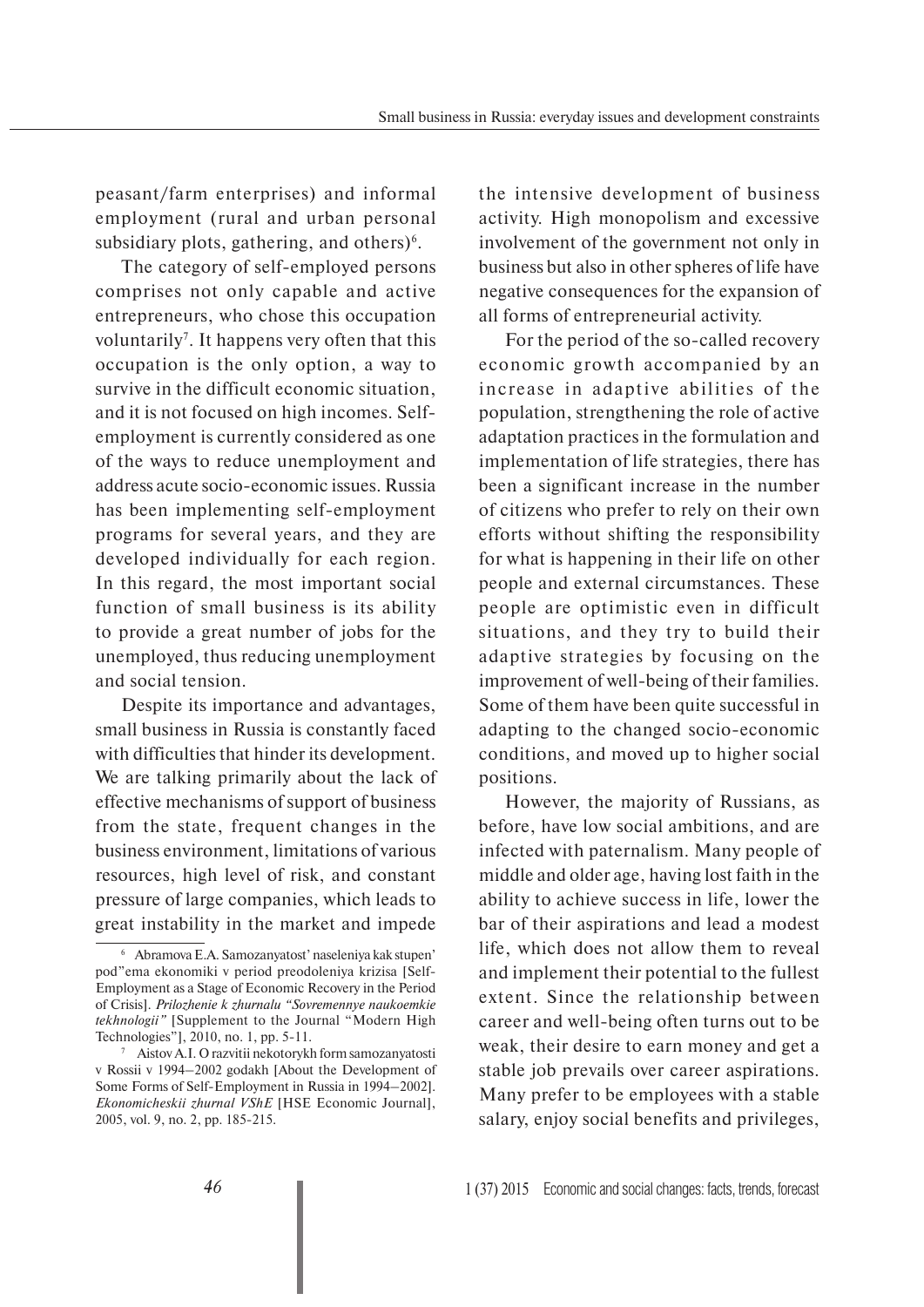get free education and medical services. A dominant subculture today is the one, the representatives of which avoid goals that are hard to achieve; they lower the bar of life aspirations, i.e. they choose "the strategy of avoidance"8 . Even among young people there are a lot of those who prefer a quiet, slow and stable career of a common officer, financier, economist or lawyer to the risk and high responsibility of entrepreneurship and private initiative<sup>9</sup>.

The results of different studies show that the Russians have a high level of pessimism in the assessment of conditions for development of entrepreneurship, and a low level of entrepreneurial activity. According to VTSIOM, 44% of the respondents assessed the conditions for doing business in their city, rural settlement or village as very bad or bad in 2009; as for 2013, the figure was 55%. The residents of a small provincial towns and villages express the most critical opinions; the share of pessimists reaches  $62\%$  there<sup>10</sup>.

The recent streamlining of some bureaucratic procedures is clearly not enough to improve business climate and promote business activity the country. For instance, according to the Global Entrepreneurship Monitor (GEM), in 2012 only about 7% of the Russians were involved in entrepreneurial activity. And only 3.8% of the Russians intended to start their own business in the next three years, while in the BRICS countries this figure was about 21%, and in Eastern Europe – over 24%. Entrepreneurs who plan to open a new business constituted about a half of the Russians who have entrepreneurial intentions. Consequently, the share of potential beginning entrepreneurs accounted for about 2%, which was the lowest figure among all the countries participating in the international study since  $2006<sup>11</sup>$ . According to the RAS Institute of Sociology, among the young people aged 18–30, whose aspirations outline the future, the proportion of those planning to start their own business even in the relatively prosperous years did not exceed 5%<sup>12</sup>.

Not everyone who intends to engage in business activities achieves success in this field. For example, according to RLMS-HSE, of all the respondents interviewed in 2012 approximately one in ten people tried to organize his/her own company and start his/her own business. But in the end only 4.7% of the respondents, i.e., about half of those who tried to engage in entrepreneurial activity, managed to overcome all the difficulties and to succeed. Approximately 55% of the respondents coped with this task completely independently, while others resorted to the help of their relatives, friends and acquaintances.

<sup>8</sup>  *Rossiya na novom perelome: strakhi i trevogi* [Russia at a New Turning Point: Fears and Anxiety]. Ed. by M.K. Gorshkov, R. Krumm, V.V. Petukhov. Moscow: Al'fa-M, 2009. P. 12.

*Molodezh' novoi Rossii: obraz zhizni i tsennostnye prioritety* [Young people of the New Russia: Lifestyle and Values]. Moscow: Institut sotsiologii RAN, 2007. Pp. 12-14.

<sup>10</sup> Antonets O. Biznes-illyuzii [Business Illusions]. *RBK* [RBC], 2014, no. 1, p. 33.

<sup>11</sup> *The results of the study "the Global Entrepreneurship Monitor 2012" announced*. Available at: http://www.gsom. spbu.ru/all\_news/obyavleny\_rezultaty\_issledovaniya\_globalnyj\_monitoring\_predprinimatelstva\_2012

<sup>12</sup> Gorshkov M.K., Sheregi F.E. *Molodezh' Rossii: sotsiologicheskii portret* [The Youth of Russia: a Sociological Portrait]. Moscow: TsSPiM, 2010. Pp. 186-187.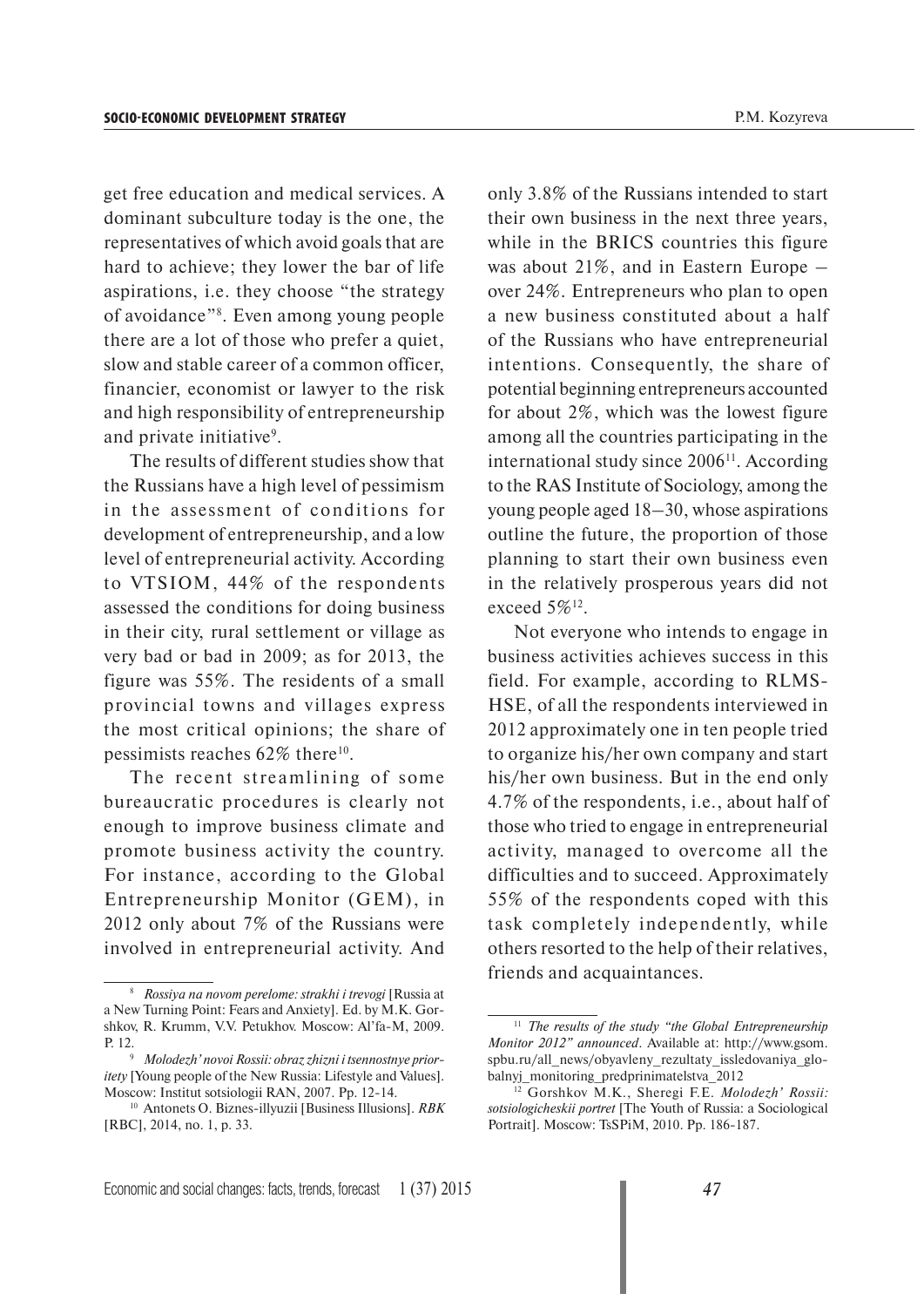Currently, it is men and women aged 25–35 who are most energetic in the organization of entrepreneurial activity. However, this activity is rewarded mainly when they reach a more mature age. This may be due to the fact that some older people have a higher adaptive capacity and resources than younger people due to the more profound knowledge, rich experience, and a wide circle of friends and acquaintances.

Education is an important factor that determines the success of business start-up. Among those who organized their own business, there turns out to be a lot more people with higher education than among those who have never tried to do business or tried, but did not succeed.

Other researchers point out, as a positive fact, the presence of a high proportion of the so-called "voluntary" entrepreneurs aimed at self-realization (up 42%), in contrast to 27% "forced" entrepreneurs, i.e. those who lost their jobs and decided to start a small business as the only way out<sup>13</sup>. As practice shows, the "forced" entrepreneurs are much less likely to succeed in business in comparison to those who choose to do it more consciously.

Due to these and some other circumstances, the contribution of small and medium entrepreneurship in the country's GDP remains quite modest – it does not exceed 21%. Meanwhile, it is 30% in Brazil, and about 65–75% in Spain, Greece and

Norway<sup>14</sup>. The majority of other European countries show a significant lag in the value of this indicator. In general, entrepreneurs in the BRICS countries create about 42% of GDP, while in the  $EU - up$  to 58%.

Assessing their own experience and the experience of others, many entrepreneurs are extremely pessimistic about the prospects for positive change in the conditions of business development in the near future. They become more convinced in that, in particular, due to the continuous abuse of power on the part of officials, groundless audits and numerous violations in the course of these audits, and the huge scale of various fines and "unofficial fees". A significant part of entrepreneurs finds such fines so large that it forces them to work illegally or to resort to "off-the-book" schemes.

Besides, only in the last five years about 240 thousand businessmen were convicted in Russia. It turns out that the state, while adopting large-scale programs for support of small business, at the same time sets out such requirements that put off any desire to do business.

For example, a twofold increase in insurance premiums in Russia from January 01, 2013; as a result, almost 500 thousand individual entrepreneurs, which is over 11% of the total number of all the entrepreneurs registered in Russia, terminated their business in the course of the year, during which the new tariff policy was implemented.

<sup>13</sup> Kulikov S. Otechestvennyi biznes pridushili chinovniki [Domestic Business Smothered by Officials]. *Nezavisimaya gazeta* [Independent Newspaper], 2012, January 24.

<sup>14</sup> *"OPORA Rossii": predprinimatel'skaya aktivnost' v strane ostaetsya nizkoi* [All-Russian Public Organization of Small and Medium-Sized Enterprises "OPORA Russia: Entrepreneurial Activity in the Country Remains Low]. Available at: http://www.creditforbusiness.ru/news/24757/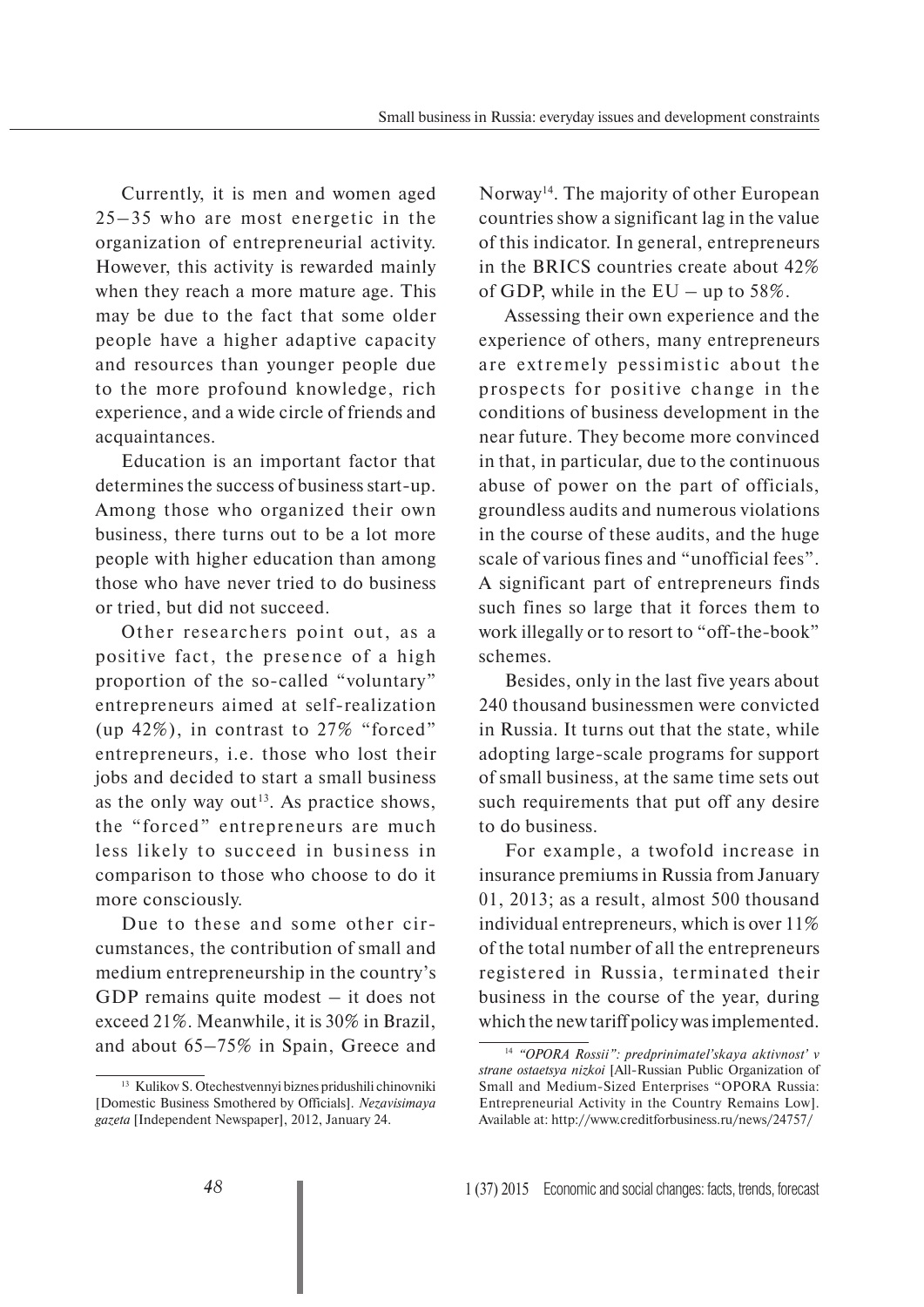Some of them have withdrawn into the "shadows". All this forced the government to reconsider the decision and to introduce in 2014 the differentiated approach to the calculation of insurance premiums. Such abrupt changes in the legislation, as well as the lack of transparent and simple tax rules for entrepreneurial activity in general, have a negative impact on the economy, reducing the activity of small and medium business and contributing to the expansion of the shadow economy, leaving many more or less successful entrepreneurs on the sidelines and turning them into losers.

The lack of reliable financial support of small business in the regions is another important problem, well-known to professionals and entrepreneurs themselves. According to the All-Russian Public Organization of Small and Medium-Sized Enterprises "OPORA Russia", only about 21% of small businesses can expect to receive financial support when implementing their starting projects. And only one in four municipalities has any organizations for providing financial support to small business.

Extremely negative impact on the development of small businesses is caused by the low quality of justice, which generates additional threats not only to business, but also to all the other market participants. According to V.D. Zor'kin, Chairman of the Constitutional Court, the court system is flawed by corruption, nepotism, and the imperfection of the legal system. He supports this point with the research data, according to which 45% of entrepreneurs have faced the violation of their rights

by the authorities in recent years, and only 8% had problems with organized crime15. It is no coincidence that small entrepreneurs have a very high level of distrust in the judicial system. Among our respondents, the proportion of people who do not trust the court is 46%, while only 18% think otherwise. More than 53% of the respondents are sure that judges are corrupt, and only 13% believe in their integrity (among all the employed, respectively, 44.1 and 18.4%).

Due to these circumstances, as well as certain specifics of lifestyle, entrepreneurs engaged in small business have a low level of law-abidance. In the course of the survey 49.3% of the entrepreneurs agreed that in Russia it is impossible to live without violating the law *(tab. 1)*. And this figure is 7.5 percentage points higher than that among all the employees. About one-third of the respondents (32.3%) more or less agreed with the statement "If the supreme state or political figures do not comply with the laws, then common people may do the same". And almost a quarter of the respondents (23.4%) expresses the opinion that if a person believes the law is unjust, he/she has the right to "dodge it".

The lack of a reliable and efficient judicial system, the lack of protection of property rights, the excessive interference

<sup>15</sup> Zor'kin V.D. *Osvoboditel'nye reformy i pravovaya modernizatsiya Rossii: doklad na nauchno-prakticheskoi konferentsii "Velikie reformy i modernizatsiya Rossii", Sankt-Peterburg, 3 marta 2011 g*. [Liberation Reforms and Legal Modernization of Russia: Report on the Research-to-Practice Conference "Great Reforms and Russia's Modernization", Saint Petersburg, March 3, 2011]. Available at: http://isknaisk.ru/index.php?option=com\_content&task= view&id=2817&Itemid=31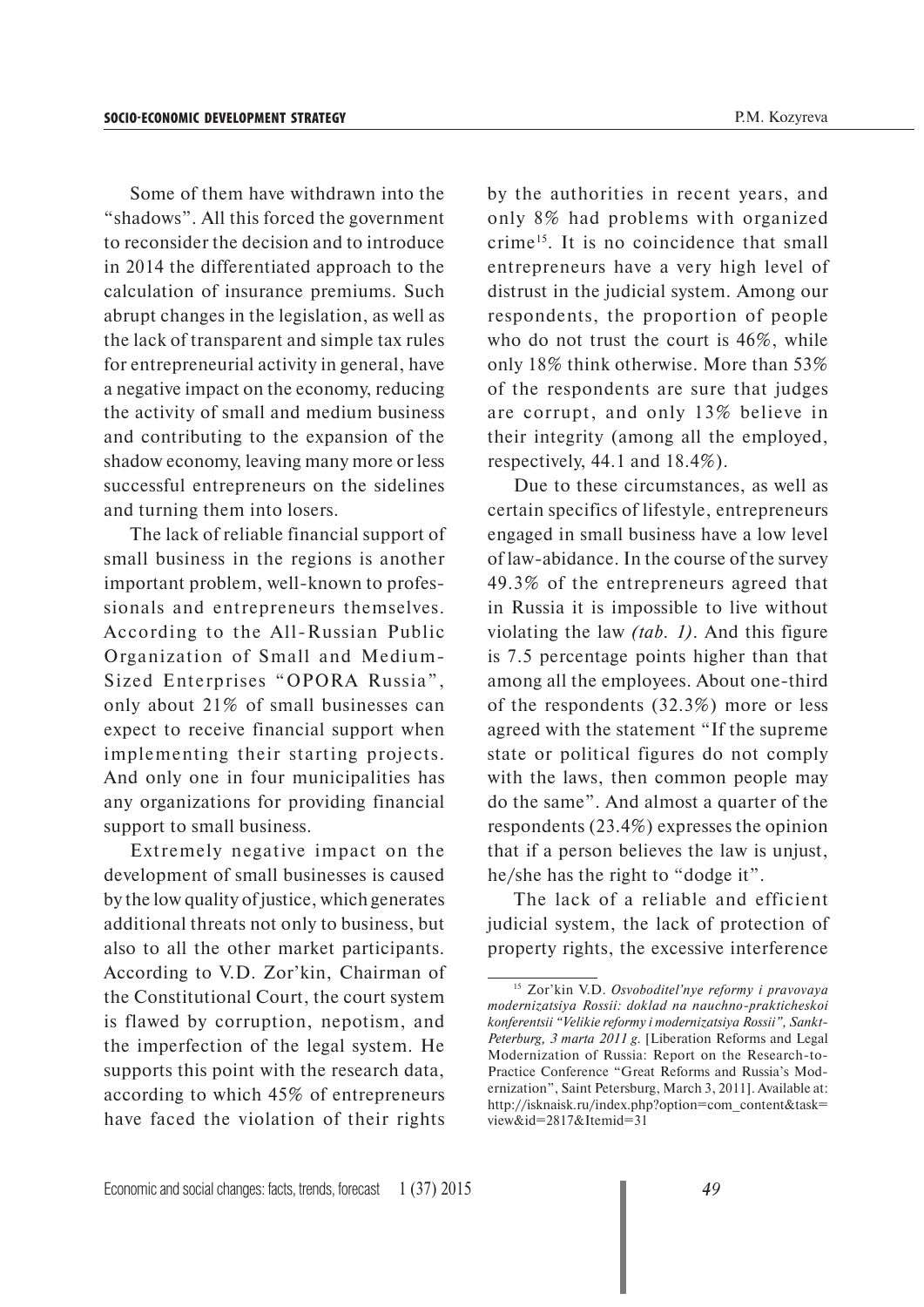| Judgement                                                                                                    | Employed in general |              | Engaged in small business |              |
|--------------------------------------------------------------------------------------------------------------|---------------------|--------------|---------------------------|--------------|
|                                                                                                              | Agree               | Do not agree | Agree                     | Do not agree |
| If a person believes the law is unjust, he/she has the right to "dodge it"                                   | 19.7                | 59.8         | 23.4                      | 59.0         |
| in Russia it is impossible to live without violating the law                                                 | 41.8                | 30.4         | 49.3                      | 28.8         |
| If the supreme state or political figures do not comply with the laws,<br>then common people may do the same | 28.0                | 49.8         | 32.3                      | 50.6         |

Table 1. Evaluation judgments that characterize the attitude of the respondents towards the necessity to observe the law (in % of the number of respondents)

of law enforcement agencies in entrepreneurial activity, along with high taxes and all sorts of bureaucratic obstacles are the factors that hinder the development of existing business and impede the development of entrepreneurial activity. This can explain the fact that the surveyed entrepreneurs more often than other employed people indicate the importance of establishing fair and independent courts and ensuring law and order in the country. Entrepreneurs want to live and work in transparent and stable conditions, and as for their low level of compliance with the law, it is often forced, due to the fact that they constantly have to deal with crime, abuse of power and bribery of officials and the police.

The study reveals the ambiguity of social well-being of entrepreneurs engaged in small business, as a consequence of the inconsistency of living conditions and the heterogeneity of this category of employees. Relying on their own strength and capabilities, adapt to changing socioeconomic conditions allow them to rate their health higher than with other people. As can be seen from figure 1, the representatives of the small business more than among employees in General, the proportion of people in more or less satisfied with their lives (61% vs. 56.3 per cent), and almost one and a half times less than those who are dissatisfied with their existence (13,5% versus 20.1%). Noteworthy and noticeable predominance of this indicator dealing with small business and over engaged in gainful employment outside the enterprise (for individuals), a significant proportion of which is associated with the informal sector. Among the various professional groups, higher levels of social well-being differ only in the heads (representatives) of public authorities and management at all levels, as well as specialists of the highest qualification.

Assessing the current level of well-being taking into account specific circumstances, life in general, whether it is successful or unsuccessful, more than half of respondents described themselves as very happy and quite happy (21.5 and 32.5%, respectively). In addition, 37.1% of the respondents indicate that they are sooner happy than unhappy, and the proportion of those, who are not very happy or completely unhappy, amounted to only 8.9%. The feeling of happiness as the highest state of inner satisfaction with the conditions of one's existence does not rule out temporary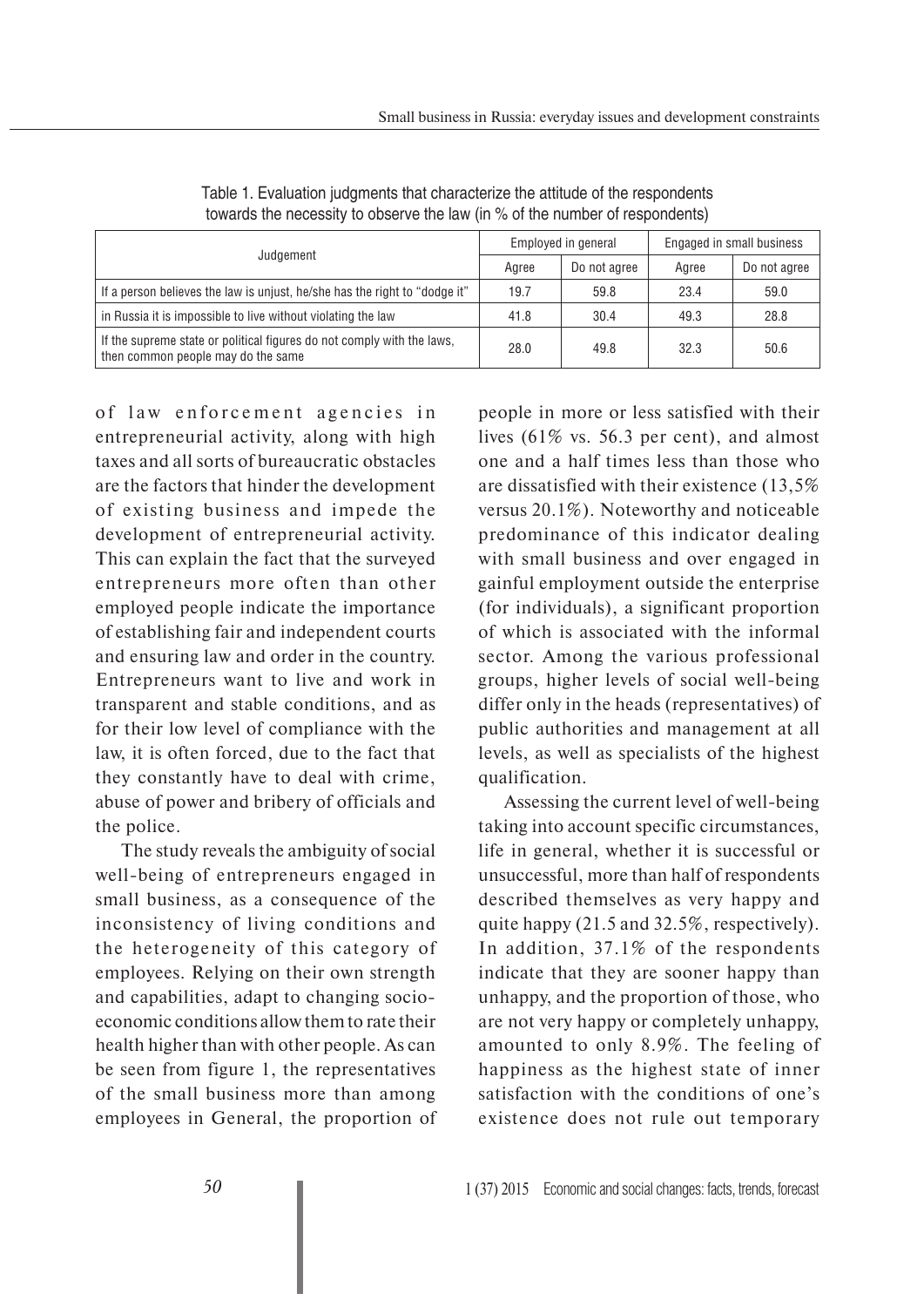

Figure 1. Satisfaction with their life in general (in % of the number of respondents)

dissatisfaction with certain aspects of life, including the relations in the family, at work, and other aspects of employment, health, etc. It is no coincidence that one in five respondents who consider themselves happy, was not able to say for sure that he/ she was satisfied with his/her life in general.

In comparison with the majority of the population, entrepreneurs are more persistent and mobile – they change their place of residence and type of activity more often. They are more inclined to risk, more tolerable to temporary failures and unexpected obstacles, and they also feel successful and happy more often than people who are not involved in entrepreneurship. Those who are not engaged in entrepreneurial activities, most often explain this by a lack of entrepreneurial talent, the need to pay high taxes, the imperfection and corruption of the judicial system, etc.

It is necessary to point out an interesting fact that not only entrepreneurs have an increased level of social feeling, but even those who only tried to start their own business. This may indicate that entrepreneurial activity appears to be a more important factor in the reduction of social discomfort than achieving success in this area. Having failed in one sphere of activity, enterprising and active people switch their attention to other spheres and most often find their niche. Part of such people is characterized by high willingness to act even when they assess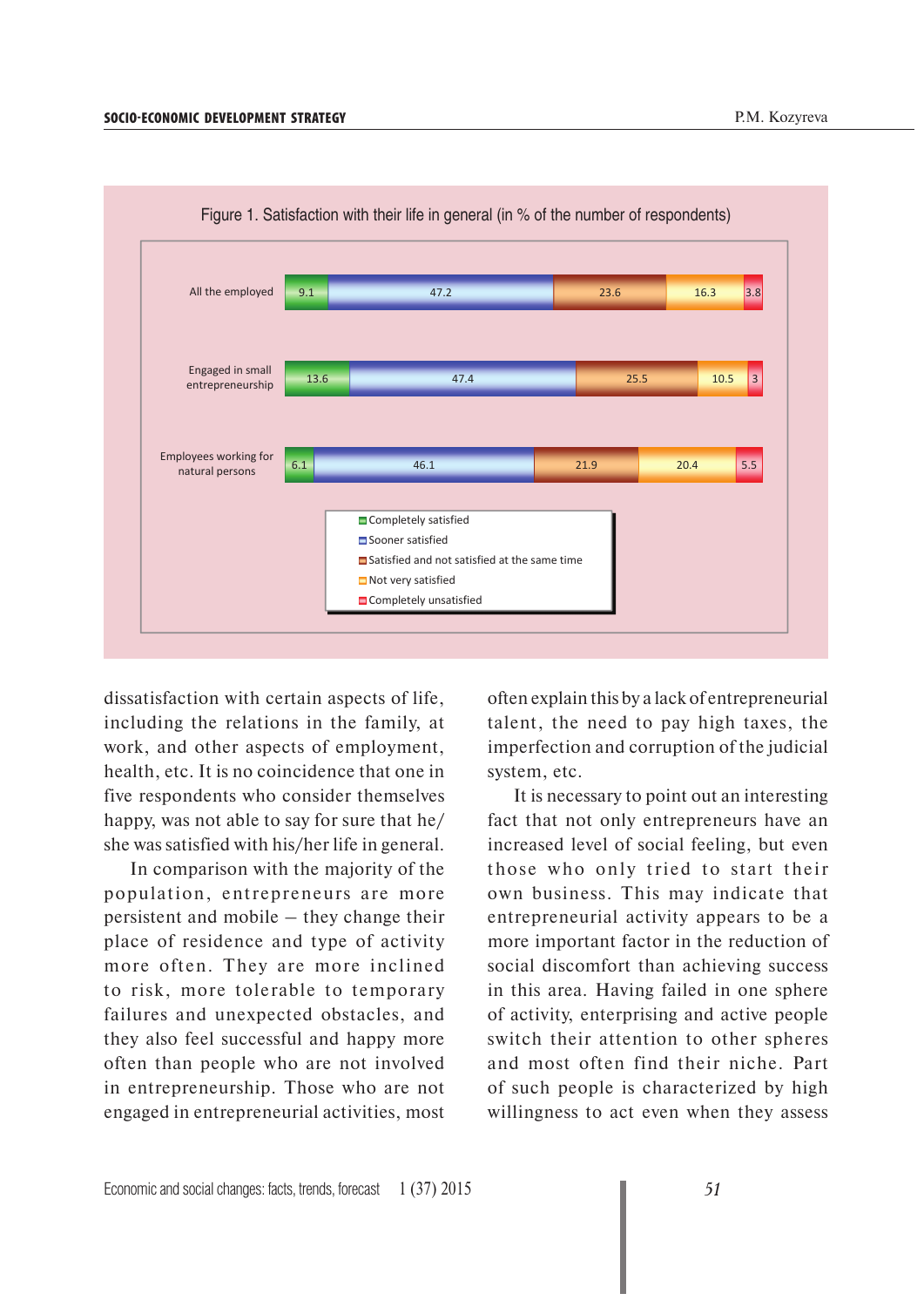their opportunities as limited. And as practice shows, in the periods of social transformations and breaking points in life, it is people with inflated self-esteem that often turn out in a better position than those who follow the "voice of reason". Inflated self-esteem becomes a way of mobilizing their own resource necessary for achieving success in another, more complex, level of social activity and moving into a more prestigious social group.

Entrepreneurs engaged in small business have a high level of satisfaction with their work in general, which is higher than the total level of satisfaction with the work among other employees (74.9% vs. 65.5%). They also have higher satisfaction with aspects of their work such as working conditions  $(67.4\% \text{ vs. } 64.2\%)$  and, especially, labor remuneration (57.3% compared to 38.2%). But at the same time, many respondents express the desire to earn even more. Many are not satisfied with occupational hazards such as high tension, irregular working day, absence of a normal work and rest schedule, etc. Independent entrepreneurial activity takes a lot of time and effort, which affects the psychological condition. Thus, the respondents engaged in the sphere of small business, experience the following conditions almost to the same extent as other workers: periodic depression (13.8% vs. 13.5%), weakness of memory  $(15.1\% \text{ vs.})$ 14.2%) and chronic insomnia (10.9% vs. 10.1%); but they are significantly more likely to feel anxiety and frequent panic attacks (20.5% vs. 16.8%), nervousness (29.7% vs. 26%), fits of anger and spontaneous aggression (26.8% vs. 21.7%).

High level of job satisfaction among entrepreneurs corresponds to the high selfassessment of their professional skills. Defining their position on the 9-step scale of professional skill ("beginner, student" – "high-class professional"), 62.9% of the respondents placed themselves at the three upper levels of the scale, and only  $27.3\%$  – at the three middle levels, and 9.8% – at the three lower levels *(fig. 2)*.

Comparison of these data with the estimates of all the employed shows that entrepreneurs assess their skills higher than the working population as a whole, being second only to legislators, managers, and specialists of the highest level. But at the same time, their professional identification is not so pronounced in comparison to other employed.

Thus, if 68.7% of all the employed feel unity with people of the same profession and occupation, then the figure among the surveyed entrepreneurs is 63.6%. They are less concerned about the prestige of their work and the ability to influence other people. Few of them are eager to learn new knowledge and technology. In the last 12 months preceding the survey, only 2.5% of them attended certain educational courses, including language courses and vocational training.

Currently there is not much hope for intensive change in the mass notions of this category of the employed, which make it possible to assess the extension of the process of formation of modernization consciousness that can become a factor in economic recovery. We agree that small businesses have already made a significant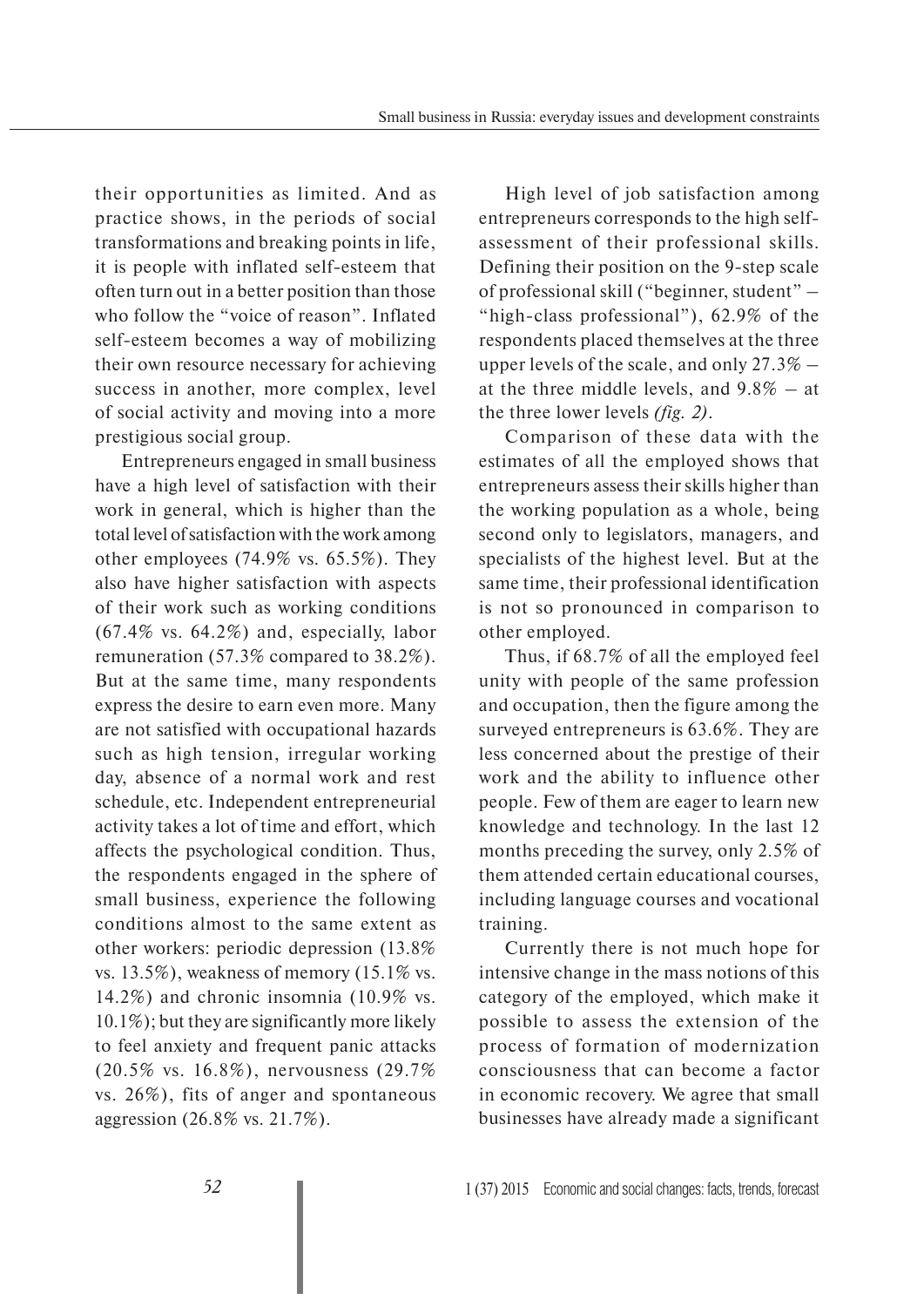

contribution to the modernization of retail trade and consumer services, but its insufficient penetration in "high-tech" sectors such as industrial production and scientific research indicates its minor role in those innovation processes that are a crucial factor in scientific and technological progress and economic growth<sup>16</sup>. And over the years, this situation does not change, in fact. Although, as the experience of most developed countries shows, the role of small business in innovation can be very significant.

A vast majority of surveyed small employers assess highly not only the level of their professional skills, but also the attitude of other people toward them. This can be proved by simply indicating that, according to self-assessments, 62.9% of the respondents placed themselves at the three upper levels and  $35.8\%$  – at the three stages of the midlevel of the 9-step scale of respect. As for the estimates of possession of authority, they prove to be much lower: only 12.7% of the respondents say they have great authority, while the majority, reaching 59.2%, is located on the mid-level of this scale, and 28.1% say they do not possess any authority and place themselves at the three lower levels.

<sup>16</sup> Diligenskii G.G. *Lyudi srednego klassa* [People of the Middle Class]. Moscow: Institut Fonda "Obshchestvennoe mnenie", 2002. P. 162.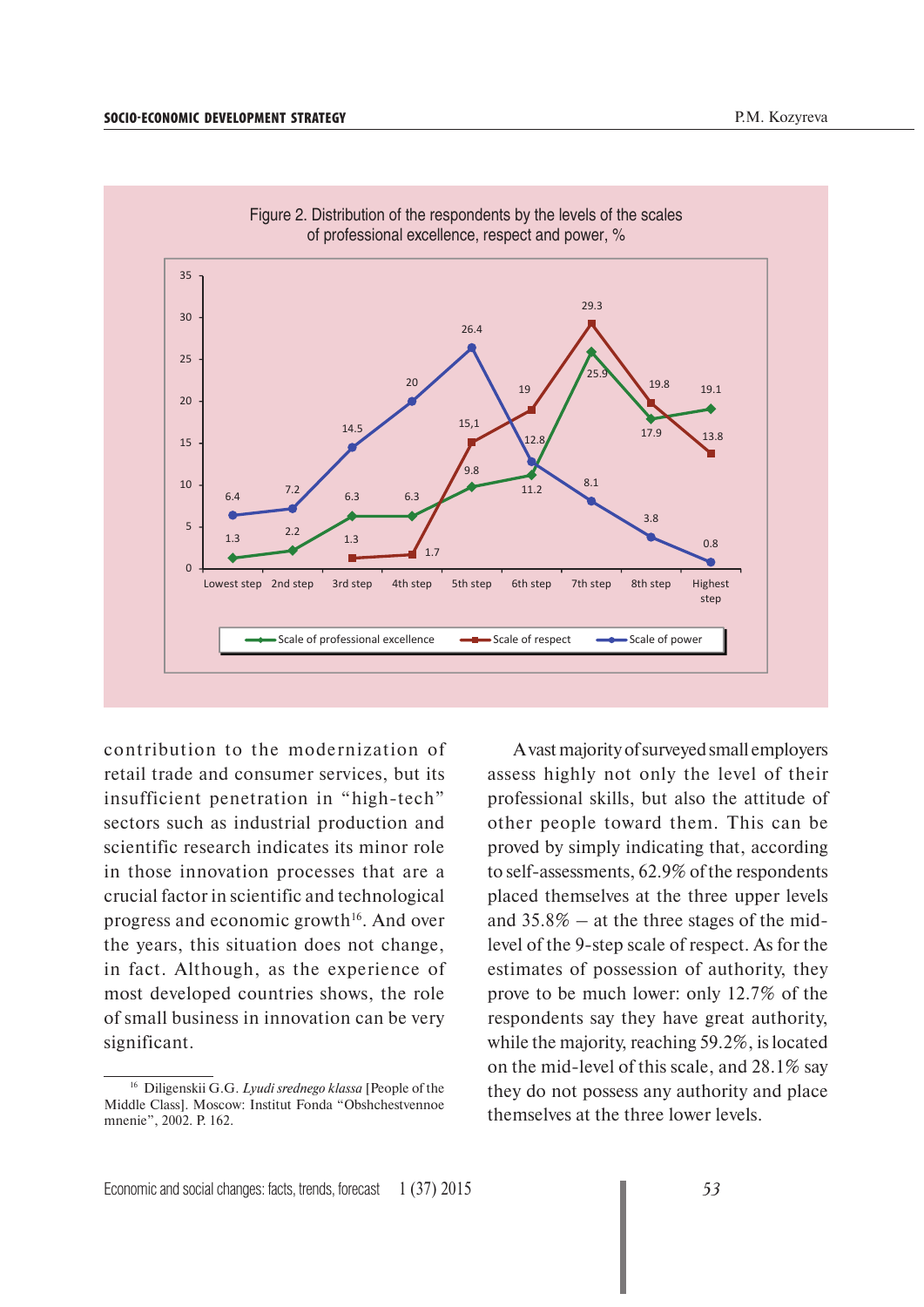

Entrepreneurs have a more rational and pragmatic approach in assessing how to build relationships with other people. We are talking about trust in other people in general, i.e. in strangers who are not relatives, friends, close friends, coworkers, colleagues, etc.; such trust is called generalized trust in modern English scientific literature.

The presence of this trend is evidenced by the increased percentage of persons who share a rather pragmatic viewpoint, i.e. they believe that one should trust or not trust other people depending on what qualities they have, what are their virtues and

shortcomings, and how they behave in particular situations, etc., *(fig. 3)*. But, when considering these data, one should not overlook the fact that "the decision to trust or distrust is generated mainly by the emotional sphere, and its rationalization in many cases requires a lot of efforts and skills"17. As for those who believe that most people can be trusted, there are as few of them among entrepreneurs as among persons with other types of employment (13.4% vs. 13.1%).

<sup>17</sup> Belyanin A.V., Zinchenko V.P. *Doverie v ekonomike i obshchestvennoi zhizni* [Trust in the Economy and Public Life]. Moscow: Fond "Liberal'naya missiya", 2010. P. 66.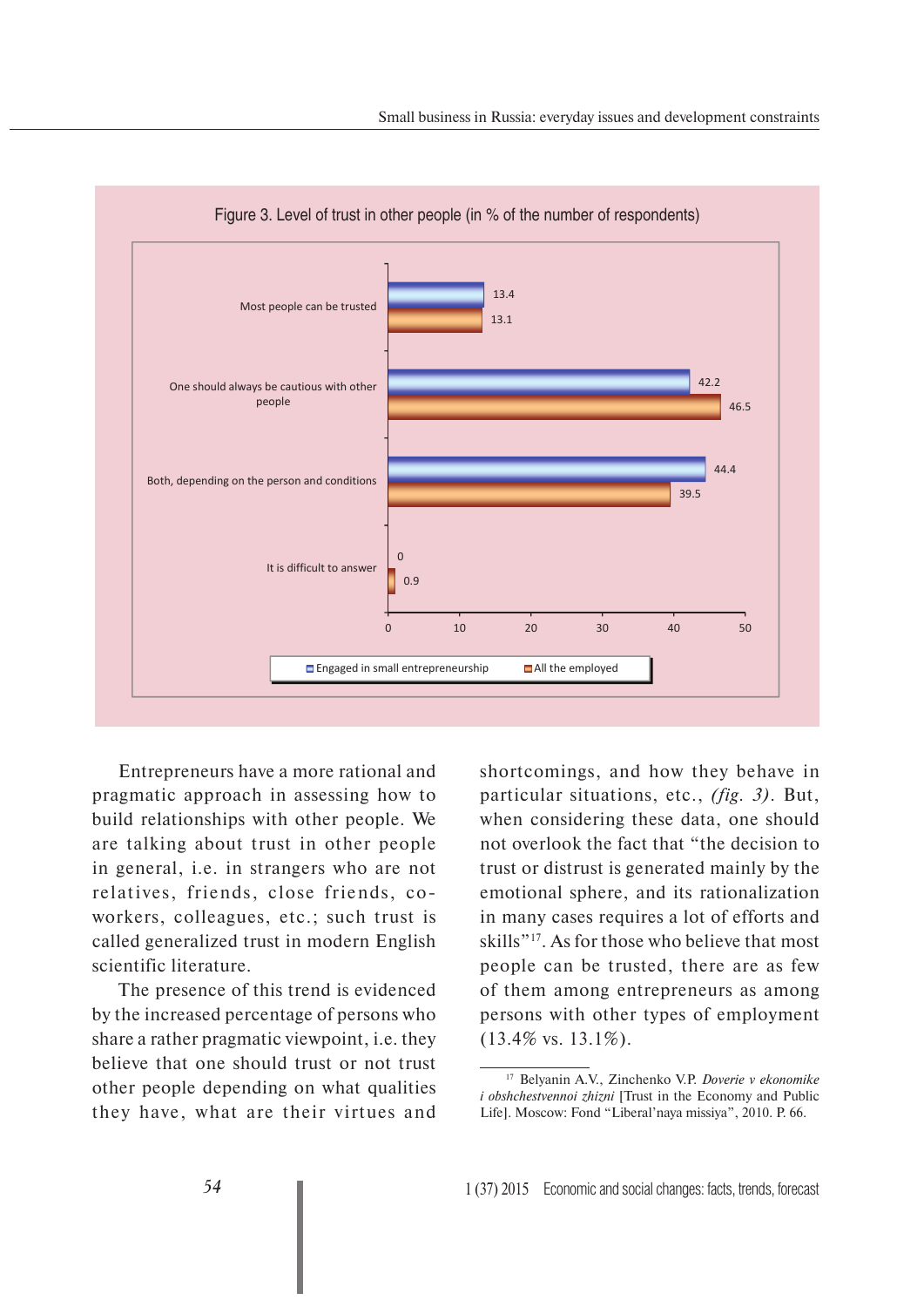The analysis shows that the failure in starting one's own business, the failure in organizing any other private business significantly increases the distrust of an individual in other people.

More than half of losers believe that one should always be very careful and cautious with other people, while only 36% share a rational and balanced viewpoint. The rational viewpoint is shared mainly by legislators, public officials, senior and middle managers, and specialists of the highest qualification, i.e., the most educated and informed citizens, many of whom have extensive experience in leadership and in working directly with people.

The level of satisfaction of small entrepreneurs with their financial situation is only slightly higher than that among the rest of the employed (31.8% against 25.9%). But the differences were even less significant in the estimates of the changes in financial position of one's family in the year preceding the survey.

For instance, among the representatives of small business,  $31.4\%$  feel the improvement of the financial position of their families, and only 9.2 say it has deteriorated, while the majority has not noticed any serious changes. At the same time, these shares among other employed are, respectively, 31 and 12.2%. The overall picture of the financial situation of the respondents engaged in small business is supplemented by the following data *(fig. 4)*.

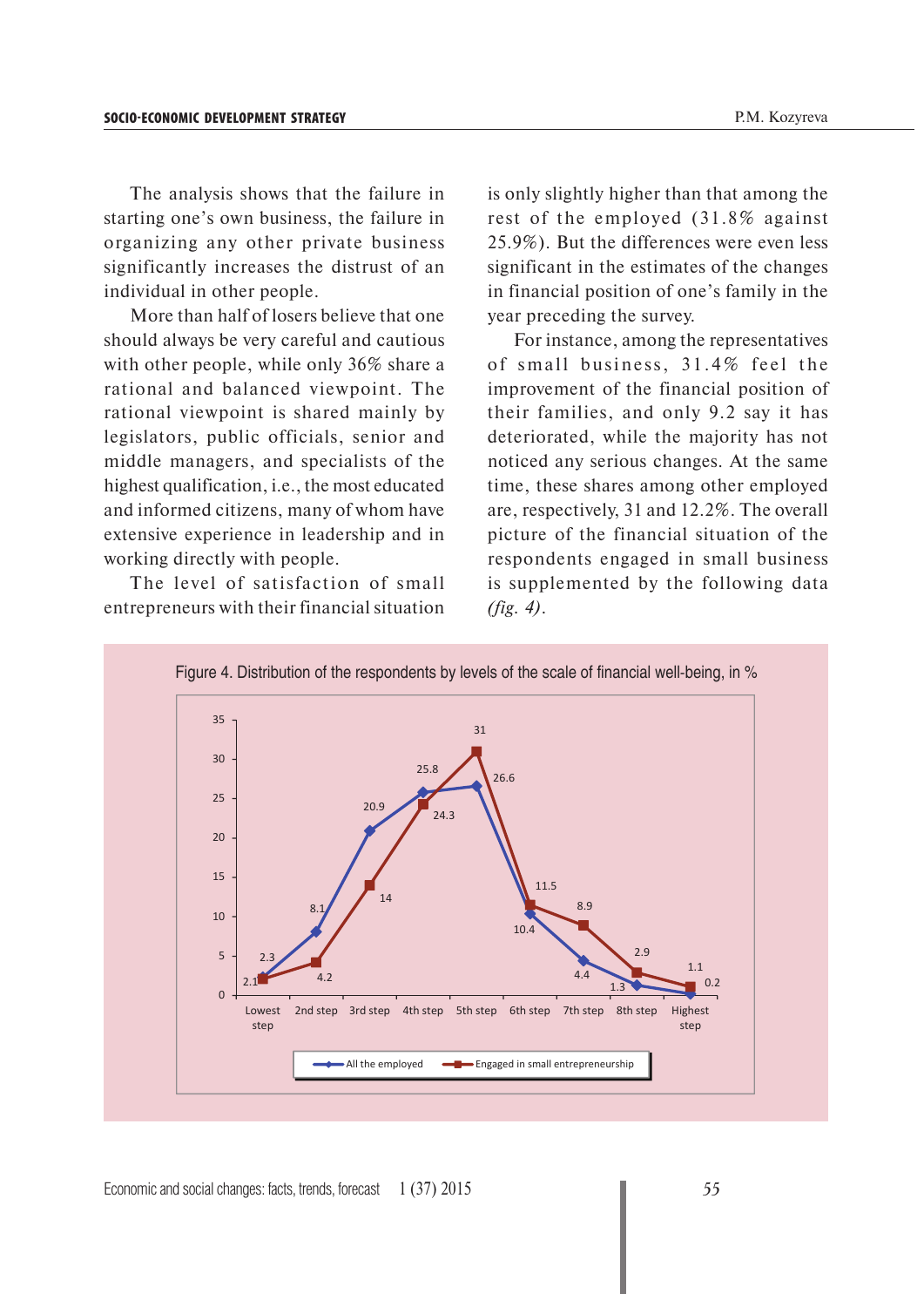As for the purchasing opportunities of small entrepreneurs, they far surpass the opportunities of other employees. In particular, among the representatives of small business there are in 1.5–2 times more of those who are able to improve their housing conditions, i.e., to buy an apartment, house, part of the house  $(20.9\% \text{ vs. } 10.1\%);$  to save money for major purchases, like a car, house, furniture, jewelry, etc. (42.3% vs. 24.8%); to spend a family vacation abroad (34.3% vs. 22%). In addition, among those entrepreneurs to whom it applies, 85.5% are able to pay for their children's extra tuition at music school, language courses, sports clubs, creative circles; 69.7% can pay for their children's tuition at the university (among other employed  $-44.1$  and  $67.7\%$ , respectively).

These differences are even more significant if we consider the quality of purchased goods and services. Obviously, people with different financial well-being have different views on what it means to improve their living conditions, to buy a new car, to choose a prestigious university for their child.

Those engaged in small business show moderate optimism or anxiety in the estimates of personal and family life prospects. In recent years, like many other people in general, they have no expectations of drastic deterioration of life; they also have no confidence that the situation will improve or remain stable. Their life plans are cautious, but quite pragmatic. In late 2012 45.6% of the respondents hoped for a

better life in the next 12 months, and 36% – for the preservation of the achieved level of well-being.

And at the same time, 61% of the respondents expressed concern that they will not be able to provide themselves with even the most necessary things in the course of the next year, while the absence of anxiety in this respect was typical only for one in every four people. About 46% of the respondents are to a greater or lesser extent concerned that they might lose their job.

It is necessary to pay attention to the fact that entrepreneurs, who are engaged in small businesses, are distinguished by a particularly noticeable influence of the nature and results of their professional activity on the degree of satisfaction with their life in general, and on the assessment of personal and family life prospects. They show a more pronounced dependence of the increase in the anxiety about the fact that in the course of the next year they will not be able to provide for themselves, on the reduction in the level of job satisfaction in general and its aspects such as wages, as well as on the growing concern about possible loss of work.

Thus, in its daily activities small business faces great difficulties, many of which require close attention. They include various kinds of administrative and tax barriers, high fines and corruption fees, lack of investment, lack of a reliable system of financial support in the regions, flaws in the judicial system, instability of legislation, low financial strength and general survival of small business. All this reduces the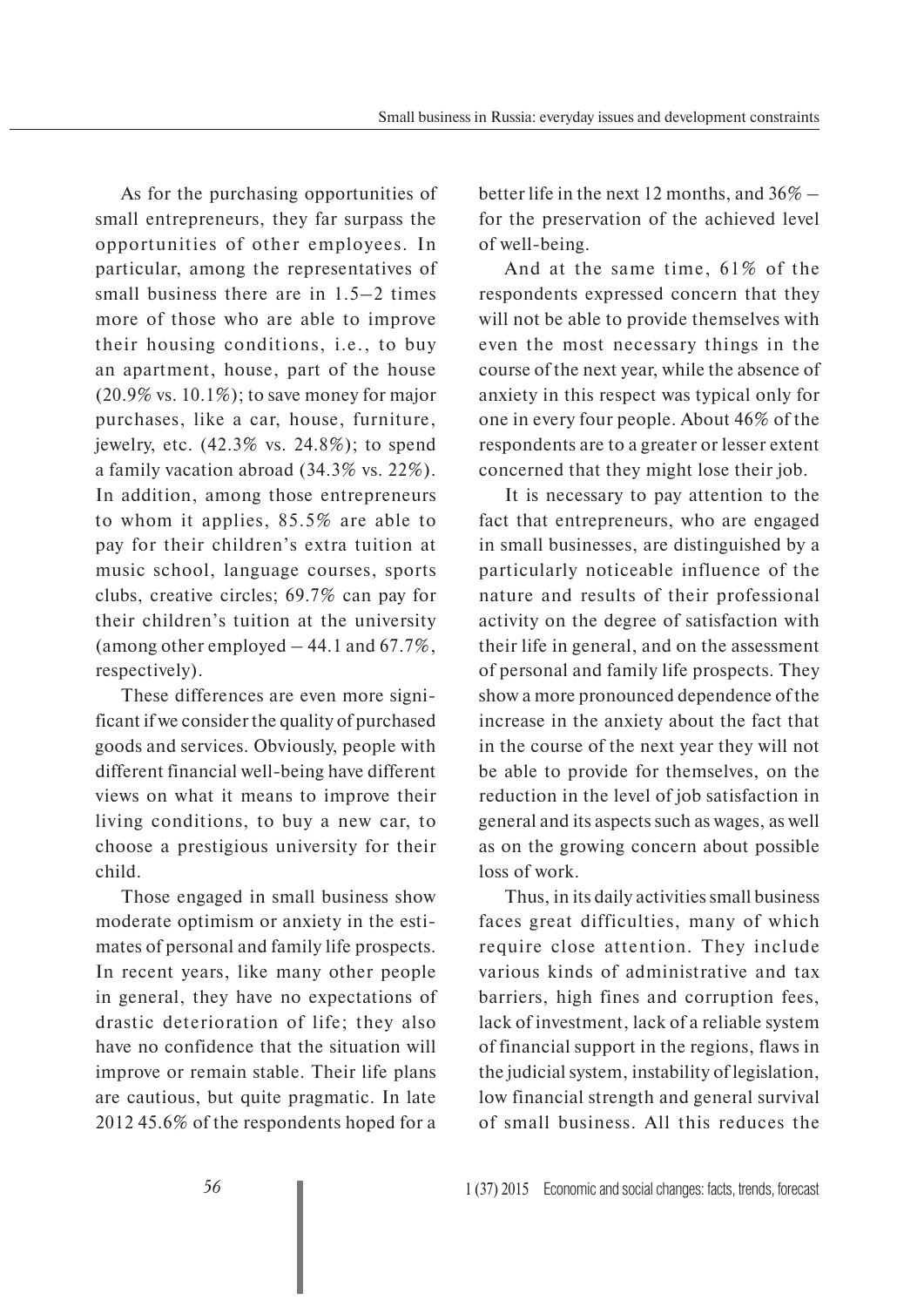level of entrepreneurial activity of the population; it also has a negative impact on social well-being of entrepreneurs and forces many of them either to choose those areas of activity that do not involve significant costs and provide a rapid return on investment, or to abandon the business and move to the shadow economy.

## **References**

- 1. Abramova E.A. Samozanyatost' naseleniya kak stupen' pod''ema ekonomiki v period preodoleniya krizisa [Self-Employment as a Stage of Economic Recovery in the Period of Crisis]. *Prilozhenie k zhurnalu "Sovremennye naukoemkie tekhnologii"* [Supplement to the Journal "Modern High Technologies"], 2010, no. 1, pp. 5-11.
- 2. Aistov A.I. O razvitii nekotorykh form samozanyatosti v Rossii v 1994–2002 godakh [About the Development of Some Forms of Self-Employment in Russia in 1994–2002]. *Ekonomicheskii zhurnal VShE* [HSE Economic Journal], 2005, vol. 9, no. 2, pp. 185-215.
- 3. Antonets O. Biznes-illyuzii [Business Illusions]. *RBK* [RBC], 2014, no. 1, p. 33.
- 4. Belyanin A.V., Zinchenko V.P. *Doverie v ekonomike i obshchestvennoi zhizni* [Trust in the Economy and Public Life]. Moscow: Fond "Liberal'naya missiya", 2010. P. 66.
- 5. Gorshkov M.K., Sheregi F.E. Molodezh' Rossii: sotsiologicheskii portret [The Youth of Russia: a Sociological Portrait]. Moscow: TsSPiM, 2010. Pp. 186-187.
- 6. Diligenskii G.G. *Lyudi srednego klassa* [People of the Middle Class]. Moscow: Institut Fonda "Obshchestvennoe mnenie", 2002. P. 162.
- 7. Dudchenko O.N., Mytil' A.V. Dve modeli adaptatsii k sotsial'nym izmeneniyam [Two Models of Adaptation to Social Change]. *Rossiya: transformiruyushcheesya obshchestvo* [Russia: the Society under Transformation]. Ed. by V.A. Yadov. Moscow: Izd-vo "KANON-press-Ts", 2001. P. 610.
- 8. Zor'kin V.D. *Osvoboditel'nye reformy i pravovaya modernizatsiya Rossii: doklad na nauchno-prakticheskoi konferentsii "Velikie reformy i modernizatsiya Rossii", Sankt-Peterburg, 3 marta 2011 g.* [Liberation Reforms and Legal Modernization of Russia: Report on the Research-to-Practice Conference "Great Reforms and Russia's Modernization", Saint Petersburg, March 3, 2011]. Available at: http://isknaisk.ru/index. php?option=com\_content&task=view&id=2817&Itemid=31
- 9. Kulikov S. Otechestvennyi biznes pridushili chinovniki [Domestic Business Smothered by Officials]. *Nezavisimaya gazeta* [Independent Newspaper], 2012, January 24.
- 10. Mansurov V.A. Vmesto vvedeniya. Issledovanie professional'nykh grupp rossiiskoi intelligentsii: situatsiya, metodologiya i metodika [In Lieu of an Introduction. Research into Professional Groups of the Russian Intelligentsia: the Situation, Methodology and Technique]. *Professional'nye gruppy intelligentsii* [Professional Groups of Intelligentsia]. Executive editor V.A. Mansurov. Moscow: Izd-vo Instituta sotsiologii RAN, 2003. P. 8.
- 11. *Metodologicheskie polozheniya po statistike* [Methodological Provisions of Statistics]. Issue 1. Moscow: Goskomstat Rossii, 1996.
- 12. *Molodezh' novoi Rossii: obraz zhizni i tsennostnye prioritety* [Young people of the New Russia: Lifestyle and Values]. Moscow: Institut sotsiologii RAN, 2007. Pp. 12-14.
- 13. *Obzor zanyatosti v Rossii* [Overview of Employment in Russia]. Issue 1 (1991–2000). Moscow: TEIS, 2002. P. 70.
- 14. *"OPORA Rossii": predprinimatel'skaya aktivnost' v strane ostaetsya nizkoi* [All-Russian Public Organization of Small and Medium-Sized Enterprises "OPORA Russia: Entrepreneurial Activity in the Country Remains Low]. Available at: http://www.creditforbusiness.ru/news/24757/
- 15. *Rossiya na novom perelome: strakhi i trevogi* [Russia at a New Turning Point: Fears and Anxiety]. Ed. by M.K. Gorshkov, R. Krumm, V.V. Petukhov. Moscow: Al'fa-M, 2009. P. 12.